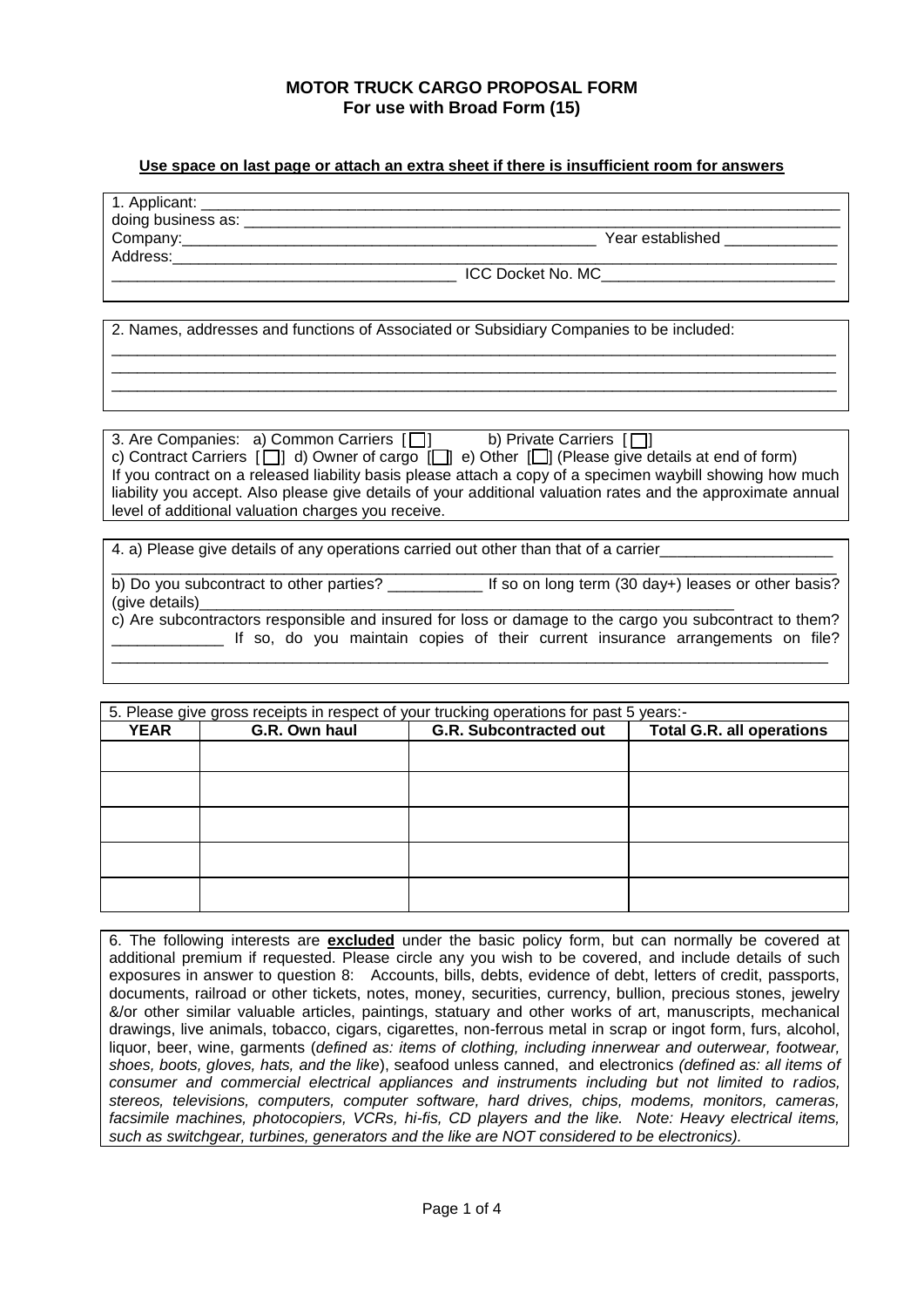| 7. Form of cover required: Broad Form $[\Box]$ | Named Peril Form [□]                                           | incl Reefer Breakdown ? $[\Box]$ |                  |
|------------------------------------------------|----------------------------------------------------------------|----------------------------------|------------------|
|                                                |                                                                |                                  |                  |
|                                                | 8. List by category and percentage of the total loads shipped: |                                  |                  |
| Type of cargo                                  | Ave. Value per load                                            | Max. Value per load              | % of total loads |
| Machinery                                      |                                                                |                                  |                  |
| <b>Tobacco</b>                                 |                                                                |                                  |                  |
| Produce                                        |                                                                |                                  |                  |
| <b>Chilled Food</b>                            |                                                                |                                  |                  |
| Frozen Food                                    |                                                                |                                  |                  |
| <b>Building Materials</b>                      |                                                                |                                  |                  |
|                                                |                                                                |                                  |                  |
|                                                |                                                                |                                  |                  |
|                                                |                                                                |                                  |                  |
|                                                |                                                                |                                  |                  |
|                                                |                                                                |                                  |                  |
|                                                |                                                                |                                  |                  |
|                                                |                                                                |                                  |                  |

| 9. Do you require cover for cargo in terminals or at other places where vehicles are often left overnight or<br>at weekends either on vehicles at weekends either on vehicles<br>If either answer is yes, please give details of any such places which are regularly used: |                                                                                                                                                                          |  |  |  |  |  |
|----------------------------------------------------------------------------------------------------------------------------------------------------------------------------------------------------------------------------------------------------------------------------|--------------------------------------------------------------------------------------------------------------------------------------------------------------------------|--|--|--|--|--|
| <b>Address</b>                                                                                                                                                                                                                                                             | <b>Sprinklered</b><br>Max. value<br><b>Fenced yard</b><br>24 hour<br><b>Alarmed</b><br>locked at night?<br>watchman?<br><b>Building?</b><br><b>Building?</b><br>exposed? |  |  |  |  |  |
|                                                                                                                                                                                                                                                                            |                                                                                                                                                                          |  |  |  |  |  |
|                                                                                                                                                                                                                                                                            |                                                                                                                                                                          |  |  |  |  |  |
|                                                                                                                                                                                                                                                                            |                                                                                                                                                                          |  |  |  |  |  |

|                      |                                 |         | If Limit for 10b) is in addition to 10c), |       |        |
|----------------------|---------------------------------|---------|-------------------------------------------|-------|--------|
| 10. Limits required: |                                 | specify | overall loss                              | limit | needed |
| a) \$                | a.o.vehicle                     |         |                                           |       |        |
| $b)$ \$              | a.o.loss (vehicle accumulation) |         |                                           |       |        |
| $c)$ \$              | a.o.terminal (off vehicles)     |         |                                           |       |        |
|                      |                                 |         |                                           |       |        |

\_\_\_\_\_\_\_\_\_\_\_\_\_\_\_\_\_\_\_\_\_\_\_\_\_\_\_\_\_\_\_\_\_\_\_\_\_\_\_\_\_\_\_\_\_\_\_\_\_\_\_\_\_\_\_\_\_\_\_\_\_\_\_\_\_\_\_\_\_\_\_\_\_\_\_\_\_\_\_\_\_\_\_\_ \_\_\_\_\_\_\_\_\_\_\_\_\_\_\_\_\_\_\_\_\_\_\_\_\_\_\_\_\_\_\_\_\_\_\_\_\_\_\_\_\_\_\_\_\_\_\_\_\_\_\_\_\_\_\_\_\_\_\_\_\_\_\_\_\_\_\_\_\_\_\_\_\_\_\_\_\_\_\_\_\_\_\_\_

Do you ever carry loads valued greater than the cargo insurance limit requested? Yes / No

11. Give details of any steps taken to secure vehicles whenever left unoccupied.

12. Give details of any I.C.C. or State / Provincial cargo filings required: \_ \_\_\_\_\_\_\_\_\_\_\_\_\_\_\_\_\_\_\_\_\_\_\_\_\_\_\_\_\_\_\_\_\_\_\_\_\_\_\_\_\_\_\_\_\_\_\_\_\_\_\_\_\_\_\_\_\_\_\_\_\_\_\_\_\_\_\_\_\_\_\_\_\_\_\_\_\_\_\_\_\_\_\_\_

Percentage of hauls by distance: 1-250 miles  $[\ ]$  351-1000 miles  $[\ ]$  1001+ miles  $[\ ]$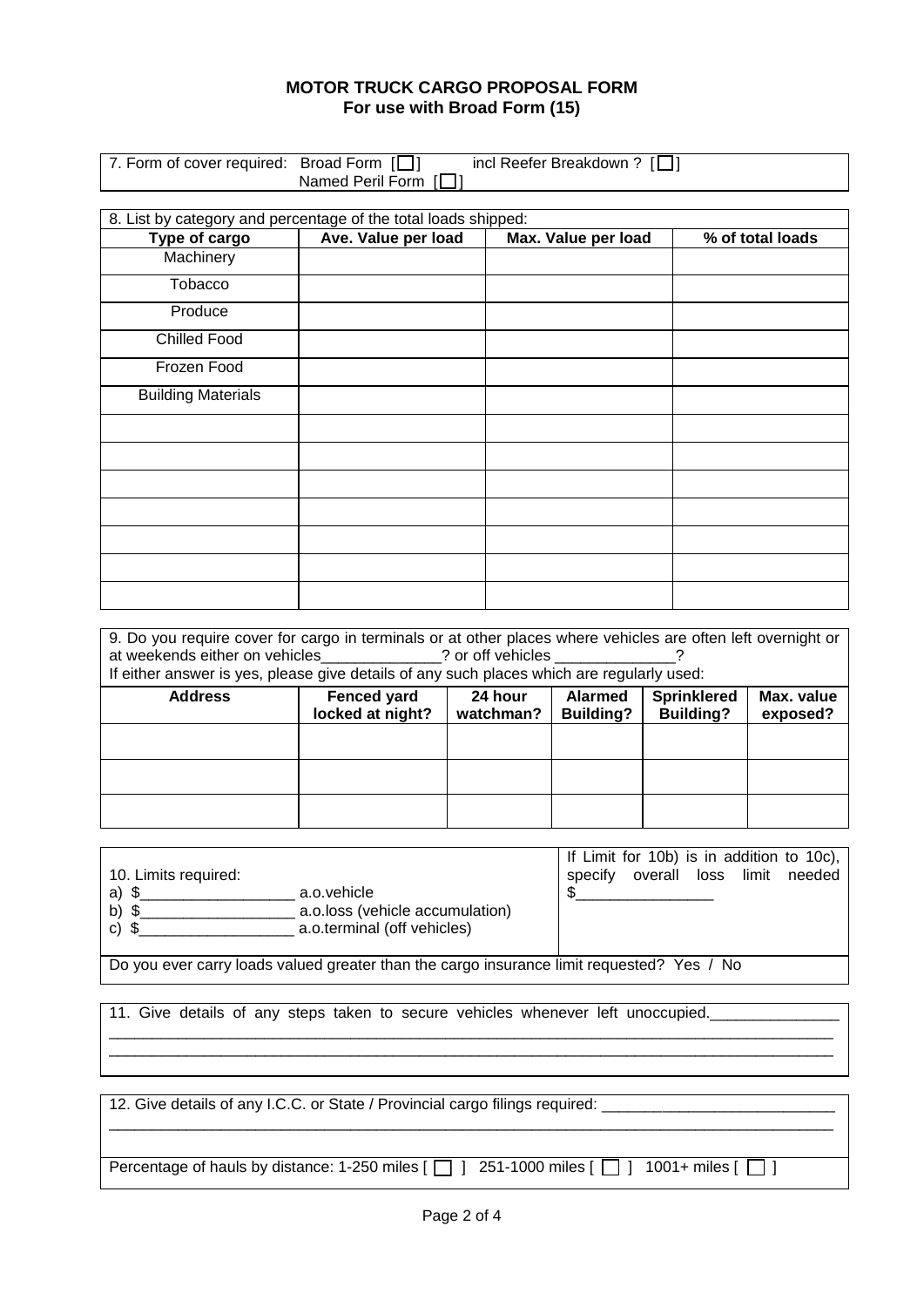|                             | 13. Please give details of the number of vehicles for which cargo cover is required: |  |
|-----------------------------|--------------------------------------------------------------------------------------|--|
| <b>Tractor Units</b>        | Reefer Trailers 10 yrs old or less                                                   |  |
| <b>Straight trucks</b>      | Reefer Trailers more than 10 yrs old                                                 |  |
| <b>Reefer trucks</b>        | <b>Flat bed trailers</b>                                                             |  |
| <b>Tank trucks</b>          | <b>Tank trailers</b>                                                                 |  |
| Other power units           | <b>Other trailers</b>                                                                |  |
| Total number of power units | <b>Total number of trailers</b>                                                      |  |

|   | 14. Please give power unit vehicle identification numbers if scheduled vehicle policy required: |    |  |  |  |
|---|-------------------------------------------------------------------------------------------------|----|--|--|--|
|   |                                                                                                 | 6  |  |  |  |
| າ |                                                                                                 |    |  |  |  |
| 3 |                                                                                                 | 8  |  |  |  |
|   |                                                                                                 | 9  |  |  |  |
| 5 |                                                                                                 | 10 |  |  |  |

| 15. Please give driver details: |                                          |  |  |  |
|---------------------------------|------------------------------------------|--|--|--|
| Total no. of drivers            | No. of full time employee drivers        |  |  |  |
| No. under 25 yrs old            | No. of drivers on long term (30d+) lease |  |  |  |
| No. over 60 yrs old             | No. of two person driver teams           |  |  |  |

 $\overline{\phantom{a}}$ 

\_\_\_\_\_\_\_\_\_\_\_\_\_\_\_\_\_\_\_\_\_\_\_\_\_\_\_\_\_\_\_\_\_\_\_\_\_\_\_\_\_\_\_\_\_\_\_\_\_\_\_\_\_\_\_\_\_\_\_\_\_\_\_\_\_\_\_\_\_\_\_\_\_\_\_\_\_\_\_\_\_\_\_\_ \_\_\_\_\_\_\_\_\_\_\_\_\_\_\_\_\_\_\_\_\_\_\_\_\_\_\_\_\_\_\_\_\_\_\_\_\_\_\_\_\_\_\_\_\_\_\_\_\_\_\_\_\_\_\_\_\_\_\_\_\_\_\_\_\_\_\_\_\_\_\_\_\_\_\_\_\_\_\_\_\_\_\_\_ \_\_\_\_\_\_\_\_\_\_\_\_\_\_\_\_\_\_\_\_\_\_\_\_\_\_\_\_\_\_\_\_\_\_\_\_\_\_\_\_\_\_\_\_\_\_\_\_\_\_\_\_\_\_\_\_\_\_\_\_\_\_\_\_\_\_\_\_\_\_\_\_\_\_\_\_\_\_\_\_\_\_\_\_ \_\_\_\_\_\_\_\_\_\_\_\_\_\_\_\_\_\_\_\_\_\_\_\_\_\_\_\_\_\_\_\_\_\_\_\_\_\_\_\_\_\_\_\_\_\_\_\_\_\_\_\_\_\_\_\_\_\_\_\_\_\_\_\_\_\_\_\_\_\_\_\_\_\_\_\_\_\_\_\_\_\_\_\_

\_\_\_\_\_\_\_\_\_\_\_\_\_\_\_\_\_\_\_\_\_\_\_\_\_\_\_\_\_\_\_\_\_\_\_\_\_\_\_\_\_\_\_\_\_\_\_\_\_\_\_\_\_\_\_\_\_\_\_\_\_\_\_\_\_\_\_\_\_\_\_\_\_\_\_\_\_\_\_\_\_\_\_\_ \_\_\_\_\_\_\_\_\_\_\_\_\_\_\_\_\_\_\_\_\_\_\_\_\_\_\_\_\_\_\_\_\_\_\_\_\_\_\_\_\_\_\_\_\_\_\_\_\_\_\_\_\_\_\_\_\_\_\_\_\_\_\_\_\_\_\_\_\_\_\_\_\_\_\_\_\_\_\_\_\_\_\_\_ \_\_\_\_\_\_\_\_\_\_\_\_\_\_\_\_\_\_\_\_\_\_\_\_\_\_\_\_\_\_\_\_\_\_\_\_\_\_\_\_\_\_\_\_\_\_\_\_\_\_\_\_\_\_\_\_\_\_\_\_\_\_\_\_\_\_\_\_\_\_\_\_\_\_\_\_\_\_\_\_\_\_\_\_

16. Please give details of checking procedures maintained for employing new drivers:

17. What are the criteria you use to determine whether to fire existing drivers?

 $\overline{1}$ 

|      | 18. Please give details of your cargo loss experience whether insured or not, for the past 5 years, on an |             |                                                               |  |  |  |  |
|------|-----------------------------------------------------------------------------------------------------------|-------------|---------------------------------------------------------------|--|--|--|--|
|      |                                                                                                           |             | All Risks / Broad Form basis, FROM 1st DOLLAR / NO DEDUCTIBLE |  |  |  |  |
| Year | <b>Paid</b>                                                                                               | Outstanding | <b>What happened?</b>                                         |  |  |  |  |
|      |                                                                                                           |             |                                                               |  |  |  |  |
|      |                                                                                                           |             |                                                               |  |  |  |  |
|      |                                                                                                           |             |                                                               |  |  |  |  |
|      |                                                                                                           |             |                                                               |  |  |  |  |
|      |                                                                                                           |             |                                                               |  |  |  |  |
|      |                                                                                                           |             |                                                               |  |  |  |  |
|      |                                                                                                           |             |                                                               |  |  |  |  |
|      |                                                                                                           |             |                                                               |  |  |  |  |
|      |                                                                                                           |             |                                                               |  |  |  |  |
|      |                                                                                                           |             |                                                               |  |  |  |  |